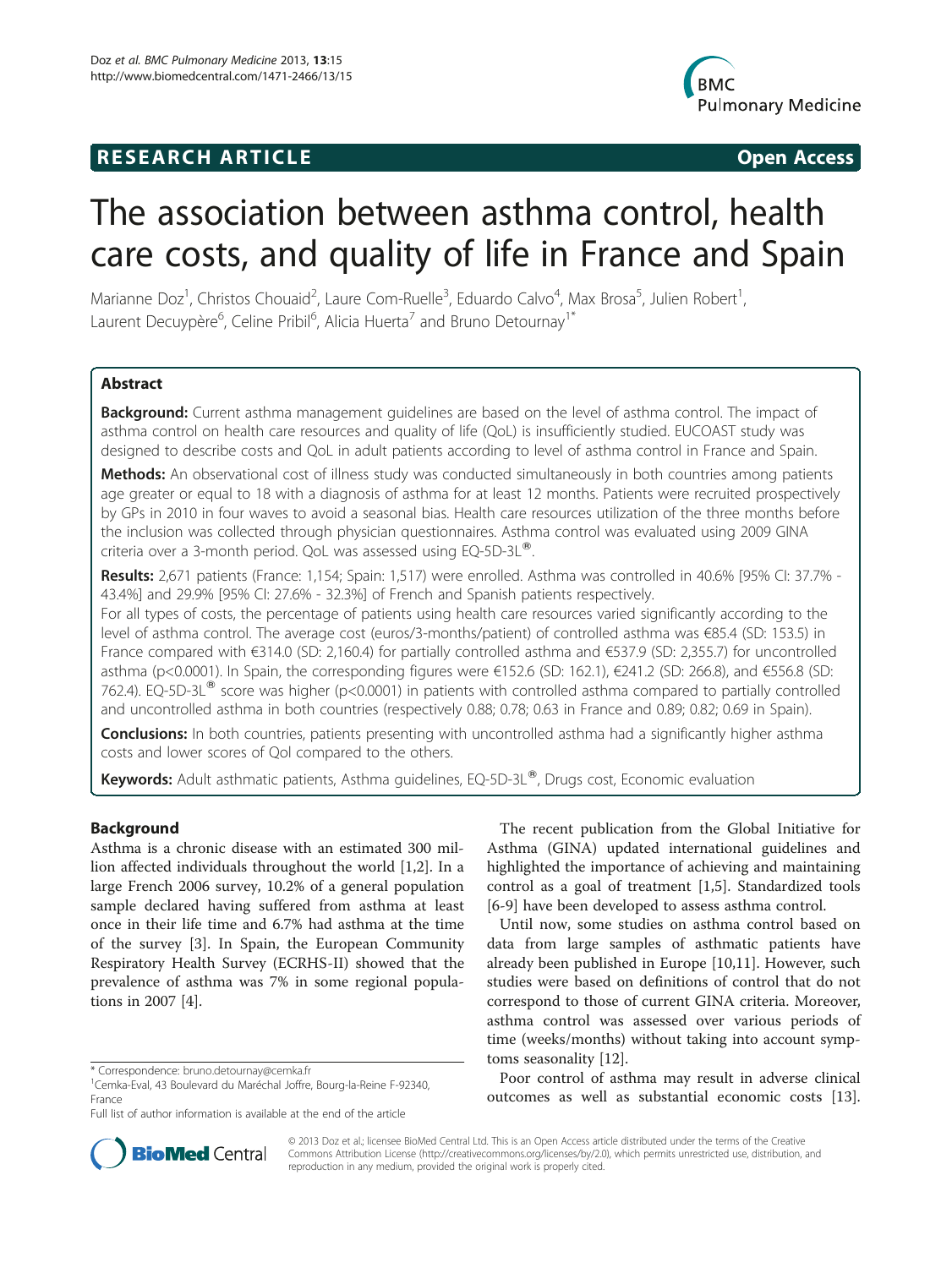The total cost of asthma was estimated at 1.5 billion euros in France [\[14\]](#page-9-0) and between 0.9 and 1.2 billion euros in Spain [\[15](#page-9-0)]. In 2006, the French ESPS survey estimated that the mean per-patient annual cost of ambulatory care was 1.6 times higher in partially controlled, and 2.9 times higher in uncontrolled asthma as compared to controlled asthma [\[16\]](#page-9-0) but few European studies have provided data on costs related to asthma control. Finally, uncontrolled asthma may also have a negative impact on patient's quality of life [\[17](#page-9-0)]. Data from the ECRHS-II showed that in patients with a known diagnosis of asthma, respiratory symptoms are important determinants of reduced health related quality of life (HRQL) [[18](#page-9-0)]. Nevertheless, the specific relation between levels of asthma control and quality of life has been poorly documented [\[19-21\]](#page-9-0).

Consequently, the EUCOAST (EUropean COst of ASthma Treatment) study was designed to assess utilisation of healthcare resources, costs and HRQL in adult patients with asthma in a real life setting in France and Spain accordingly to the level of asthma control.

# Methods

## Study design

An observational study was conducted in primary care settings in France and Spain in order to estimate the societal costs and the HRQL according to the level of asthma control in adult patients.

The study design required a single visit per patient. Data collection was performed on the three-month period before the inclusion. To take into account seasonality which has a major impact on asthma in both countries [[12](#page-9-0)], patients were recruited during a period of one year in four quarterly waves from 01/01/2010 to 12/ 31/2010.

The EUCOAST study was approved by the French Consultative Committee for the data processing in health research (CCTIRS) and by the National commission for the personal data protection (CNIL). In Spain, the study obtained the authorisation of the Spanish Agency of Medicines and Medical Devices (AEMPS) and the favourable opinion of the Clinical research Ethics Committee (CEIC) Hospital Clínico y Provincial de Barcelona.

# Populations

Patients were included if they met the following inclusion criteria: adults aged 18 or over, diagnosed with asthma for at least 12 months and having received at least one anti-asthmatic treatment (whatever the treatment) within the past 12 months.

Exclusion criteria were participation into a clinical trial during the past 6 months, aged 45 years and over with a history of smoking of at least 20 pack years, chronic obstructive pulmonary disease (COPD) or pregnancy.

Based on the percentage of patients with controlled asthma estimated to represent 40% to 50% of the overall population in previous studies [[22](#page-9-0)], and knowing that the size of the sample needed to estimate percentage with a  $\pm$  5% value according to the confidence interval selected (alpha risk 5%, normal distribution), around 380 patients had to be enrolled quarterly.

In France, investigators were a sample of GPs selected from a representative panel of 1,200 general practitioners. The panel's representativeness was established by three criteria: age, sex and region of practice. The study was proposed to 750 GPs of this panel, randomly selected and 230 agreed to participate.

In Spain, 105 general practitioners of 18 autonomous communities belonging to 3 regions (North, South and Mediterranean) were contacted and 87 agreed to participate. A territorial representativeness was able to be obtained when the sample was constituted.

Practitioners had to include patients in the usual context of their practice. To avoid a selection bias, the first two consecutive patients (the first five in Spain) corresponding to the inclusion/exclusion criteria visiting their doctor were included in each wave.

# Data collection

Data collected retrospectively (over the last 3 months) during the single study visit by the GP were: sociodemographic characteristics, medical history of patients, GINA criteria (including occurrences of exacerbations, limitations of activities, daytime and nocturnal symptoms, need of rescue/reliever treatment) and healthcare resource use due to asthma.

For all medical resources consumption (including sick leaves) during the 3 months prior to GP visit, data were provided by GPs through the questionnaires used in the study. In France some data (i.e. prescription drugs related to asthma were also collected through the computerized medical files of the GPs).

Force Expiratory Volume in one second (FEV1) was collected only in a single visit (FEV1 was measured by GPs three times consecutively as recommended by GINA). As in France and Spain, all investigators were given a digital device (Mini-Wright™ Digital, Clement Clarke International Ltd) which allowed FEV1 measurements.

At the time of the inclusion, patients completed the  $EQ-5D-3L^®$  questionnaire comprising a Visual Analog Scale (VAS). This questionnaire is a generic instrument [[23\]](#page-9-0) which comprises 5 dimensions: mobility, self-care, usual activity, pain/discomfort and anxiety/depression and it is widely used to assess HRQL in asthma patients [[24,25\]](#page-9-0). EQ-5D-3L $^{\circ}$  health states were valuated using validated French [\[26\]](#page-9-0) and Spanish [[27](#page-9-0)] utility value set available in each country.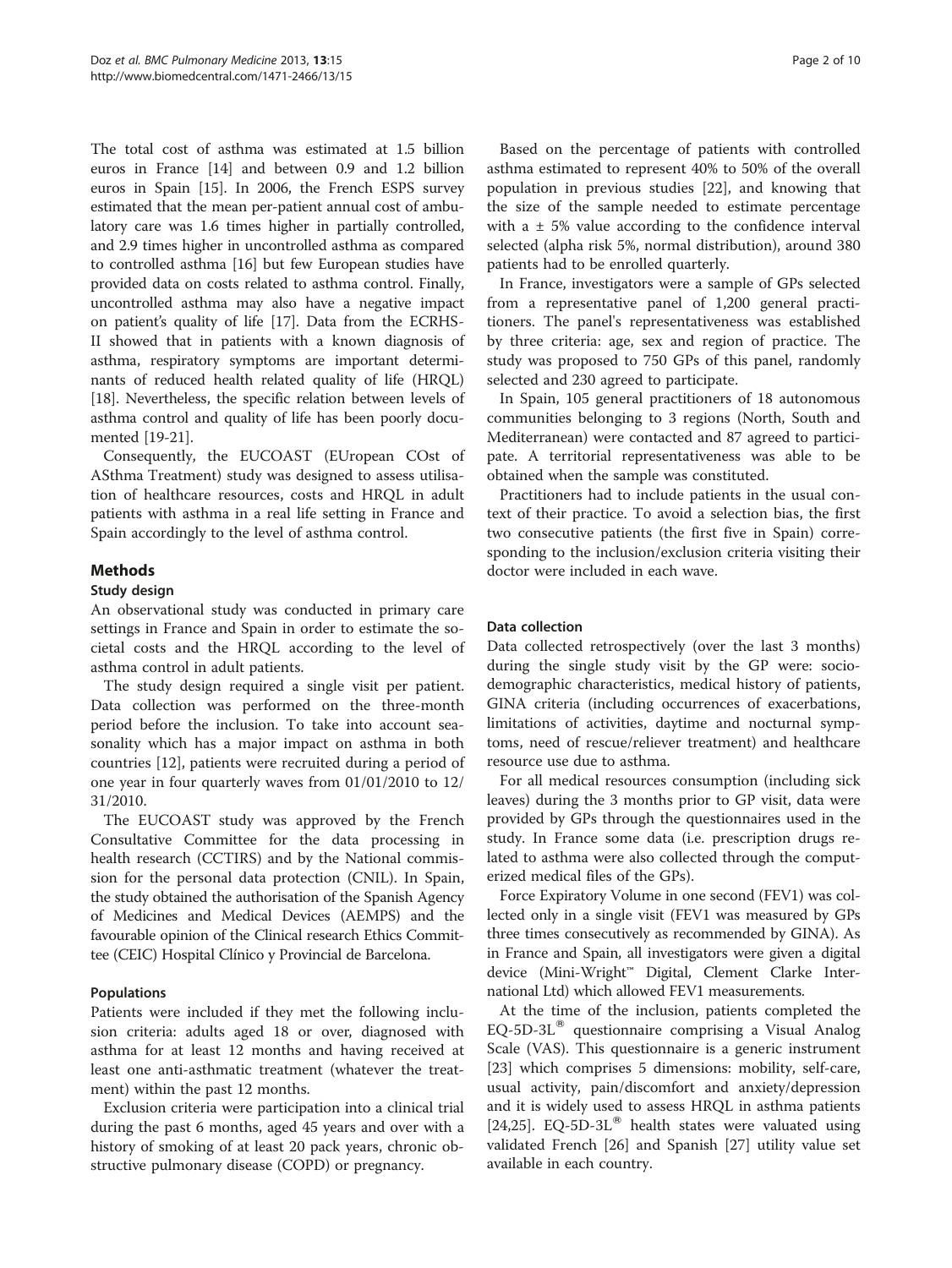#### Data analysis

In France, data were weighted to compensate the disproportion of inclusions observed among the different quarterly waves. Individual case weights were defined according to the ratio between the number of inclusions in wave 1 and the number of inclusions in the subsequent waves. In Spain, as the number of inclusions was similar in each wave, it was not necessary to weight the data.

Data analysis was performed for patients for whom lung function and symptoms of asthma were duly collected in the medical questionnaire. According to GINA 2009 criteria, patients were classified in 3 subgroups ("controlled, "partially controlled" and "uncontrolled" patients); statistic tests were performed to compare these 3 subgroups.

For categorical variables (age, gender, co-morbidities, exacerbations, smoking status, FEV1, visits, hospitalization, ambulatory exams, emergency room, drugs, sick leave), Pearson's Chi2 test or Fisher's Exact Test were applied. For continuous variables (costs, EQ-5D-3L $^{\circledR}$  scores, VAS score, and number of years with a diagnosed asthma), analysis of the variance was performed. If the data were not normally distributed, non-parametric tests were used. The cost analysis was carried out according to a societal perspective and took into account both direct and indirect costs (costs associated with sick leave). Considering differences between the Spanish and the French healthcare systems, it was judged as not relevant to compare cost data across the two countries. A unit cost was given to each item according to the tariff currently used in  $2010^{a,b}$ . A weighted average cost was then calculated. In France, accordingly to national guidelines, productivity loss was estimated by using the human capital method. The Gross Domestic Product for the year 2008 was divided by the number of employed population given by the "Institut National de la Statistique et des études économiques" (INSEE) for the same year. Then, the GDP per capita (employed population only) was divided by the number of working days. In Spain the average annual salary was used and sick leaves were valued by using the average annual salary divided by the number of working hours in a year (provided in Instituto Nacional de Estadística). In both case, results were multiplied by the duration of sick leaves collected through the survey.

As data were collected on a 3-month period, cost data were not discounted.

Multivariate regression analyses were performed to examine the relation between level of asthma control and the outcomes (direct costs only or HRQL levels). The costs or HRQL levels were the dependent variable and control level was the independent (explanatory) variable.

The Tobit model was used for the relation between cost and level of asthma control in order to take into account patients with zero costs (i.e., left-censoring of cost data). Multiple linear regression was used to estimate the effect associated with level of control on HRQL. The potentially confounding factors taken into account in the models were sex, age, episodes of exacerbation of asthma, prescription of a controller treatment and follow-up by a lung specialist.

## Results

#### Study population

Two hundred thirty-eight investigators (155 in France and 83 in Spain) enrolled 2,671 patients (1,154 in France and 1,517 in Spain), Data on FEV1 or asthma symptoms were missing for 26 patients in France and 31 in Spain), and data on HRQL were missing for 310 patients in France and 51 in Spain (Figure [1](#page-3-0)). Table [1](#page-4-0) presents characteristics of the study population by country and according to the level of control.

#### France

Asthma was considered as controlled over the last 3 months in 40.6% [95% CI: 37.7% - 43.4%], partially controlled in 38.0% [95% CI: 35.2% - 40.8%] and uncontrolled in 21.4% [95% CI: 19.1% - 23.8%] of patients.

Among patients with an uncontrolled asthma a higher percentage of women (66.1% for vs. 62.2% for partially controlled *vs.* 54.9% for controlled,  $p<0.0001$  and patients aged 65 and over (28.2% vs. 20.7% for partially controlled vs. 17.6% for controlled, p<0.0001) were observed.

Those with uncontrolled asthma had a higher rate of depression (p<0.0001) than patients with partially controlled or controlled asthma. Prevalence of allergic rhinitis, atopic dermatitis, or gastroesophageal reflux was not significantly related to asthma control.

Asthma exacerbations occurred for 34.6% of patients during the last 3 months with an average number of 2.3 (SD: 3.0) episodes/patient with exacerbations/quarter. As expected, the percentage of patients who had at least one exacerbation was significantly higher (p<0.0001) in patients with uncontrolled asthma (62.8%) compare to partially controlled patients (36.2%) and controlled patients (18.5%). Overall, 70.4% of patients had a normal lung function (FEV1  $\geq 80\%$ ): 84.8% of those with controlled asthma vs. 67.8% for partially controlled and 57.2% for uncontrolled asthma  $(p<0.0001)$ .

#### Spain

The proportion of patients with controlled, partially controlled and uncontrolled asthma were 29.9% [95% CI: 27.6% - 32.3%], 34.1% [95% CI: 31.6% - 36.5%] and 36.0% [95% CI: 33.6%-38.5%], respectively. The level of asthma control was lower in Spain than in France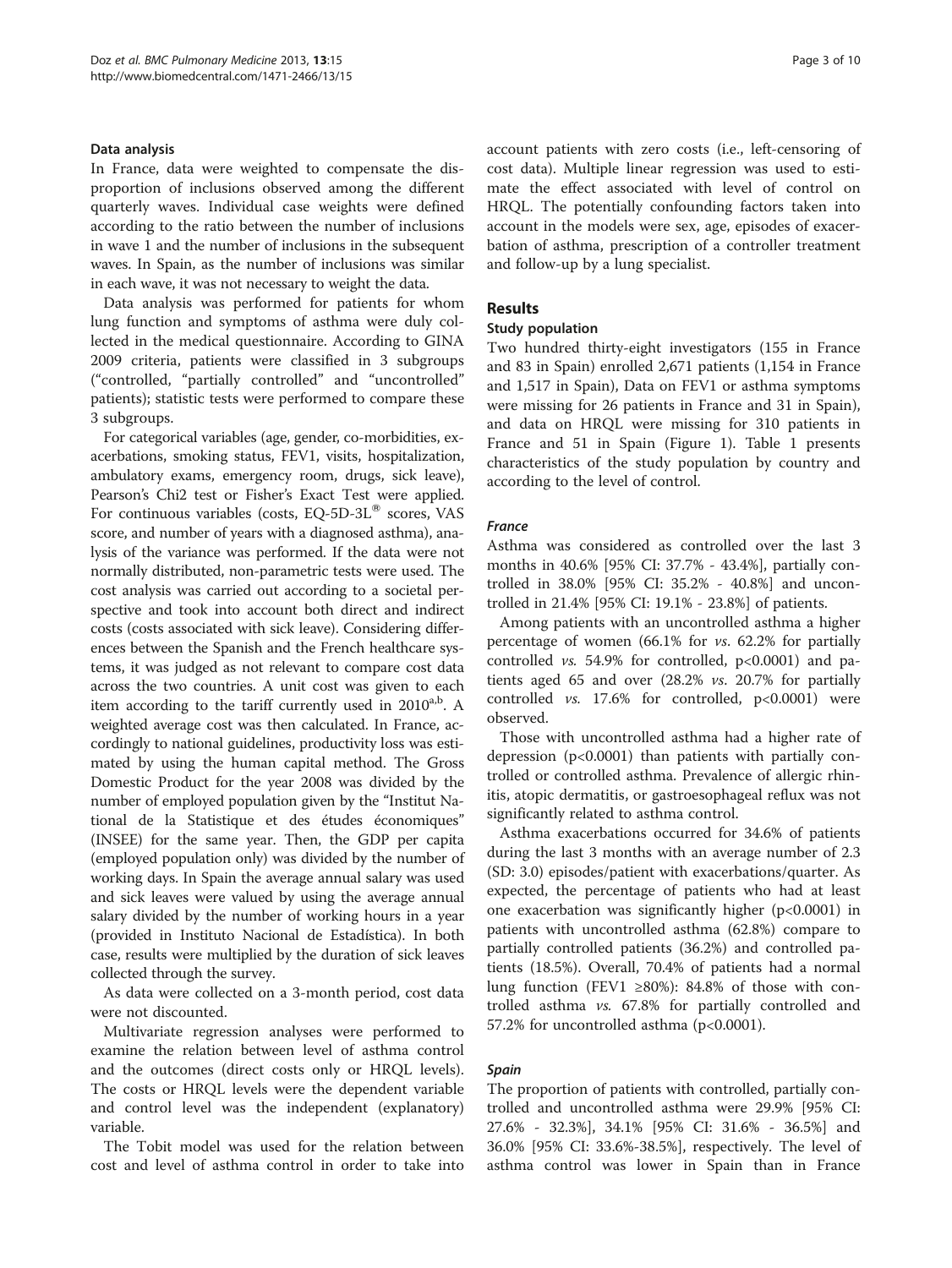<span id="page-3-0"></span>

(p<0.001). Patients with controlled asthma were younger than patients with uncontrolled asthma  $(p<0.0001)$ .

There was a significant relation between asthma control and rate of allergic rhinitis, atopic dermatitis, and gastroesophageal reflux as well as depression with more frequent comorbidities in patients with uncontrolled asthma. 43.6% of patients suffered from asthma exacerbations during the last 3 months with an average number of 1.8 (SD1.7) episodes/patient with exacerbations/ quarter: 74.4% of those with uncontrolled asthma, 41.3% with partially controlled and 9.2% with controlled asthma.

Overall, 78.7% of patients had a normal lung function (90.7% of those with controlled vs. 74.4% with partially controlled vs. 72.0% with uncontrolled asthma).

# Health resources consumptions and cost of asthma France

Detailed analyses showed that, for all types of costs, the percentage of patients with medical resource consumption varied significantly according to the level of asthma control (Table [2](#page-5-0)).

The average per-patient total cost of asthma-related healthcare was €537.9 in uncontrolled patients, €314.0 in partially controlled patients and  $€85.4$  in controlled patients (p<0.0001). Antiasthmatic drugs represented the main driver of direct costs, 86.2%, 81.9% and 61.5% in controlled, partially controlled and uncontrolled patients, respectively.

Indirect costs were marginal in controlled patients (4.9% of the total costs) but represented a major driver in partially controlled and uncontrolled patients (respectively 62.8% and 58.1%) (Table [3\)](#page-6-0).

The multivariate analysis showed that total direct costs over 3 months were higher in patients with uncontrolled asthma rather than in patients with controlled asthma (+  $€112.8$  in uncontrolled patients vs. controlled), older people ( $\geq 65$ ) rather than younger ones patients (+ $\in \{49, \}$ ), experiencing exacerbations  $(+675.5)$ , treated with controller treatment (+ $\epsilon$ 253.7, or visiting a lung specialist (+  $E(62.4)$ , (Table [4\)](#page-6-0). Such figures must be interpreted with caution due to the fact that the level of control may be the consequence of other covariables (i.e. the controller treatment).

# Spain

The mean per-patient total cost of asthma-related healthcare was €556.8 in uncontrolled patients, €241.2 in partially controlled patients and €152.6 in controlled patients ( $p<0.0001$ ) (Table [3](#page-6-0)). 92.9% of patients with uncontrolled, as compared with 78.4% of patients with controlled asthma, were prescribed at least one antiasthmatic drugs during the observation period (p<0.05) (Table [2](#page-5-0)).

Antiasthmatic medications represented the main driver of direct costs for controlled and partially controlled asthma (respectively 59.0% and 52.7%) but not for uncontrolled asthma (36.5%). For the latter GPs visits had also a major impact on costs accounting for 32.9% of the mean per-patient direct costs.

Indirect costs were marginal in controlled and in partially controlled patients (respectively 2.6% and 4.7% of the total costs) but much more important (22%) in uncontrolled patients.

In multivariable analyses, factors predicting asthma costs were the same in both countries except for gender which had a significant impact in Spain but not in France (Table [4](#page-6-0)).

# Quality of life in France and Spain

In both countries (Table [5](#page-7-0)), average EQ-5D-3L<sup>®</sup> quality of life scores were higher for patients with controlled asthma than patients with partially controlled or uncontrolled asthma (0.88 vs. 0.78 vs. 0.63 in France and 0.89 vs. 0.82 vs. 0.69 in Spain; p<0.0001).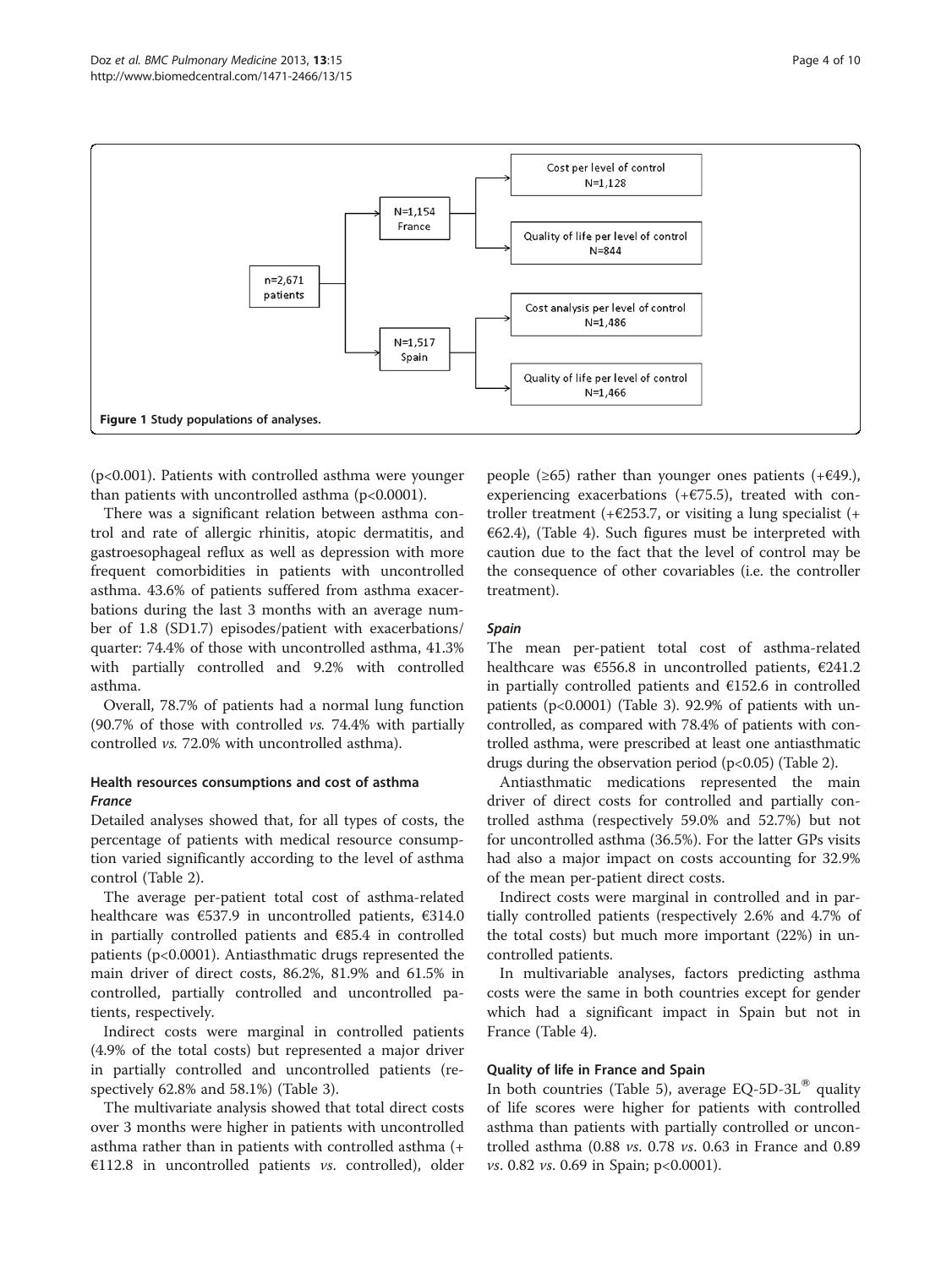| Over a 3-month<br>period                    | France 1,154 (100%)       |                                                  |                                    |          | Spain 1,517 (100%)        |                                               |                                    |          |  |
|---------------------------------------------|---------------------------|--------------------------------------------------|------------------------------------|----------|---------------------------|-----------------------------------------------|------------------------------------|----------|--|
| Level of asthma<br>control                  | Controlled<br>458 (40.6%) | <b>Partially</b><br>controlled 428<br>$(38.0\%)$ | <b>Uncontrolled</b><br>242 (21.4%) | p        | Controlled<br>445 (29.9%) | <b>Partially</b><br>controlled 506<br>(34.1%) | <b>Uncontrolled</b><br>535 (36.0%) | p        |  |
| Gender                                      |                           |                                                  |                                    | 0.008    |                           |                                               |                                    | 0.3337   |  |
| Male                                        | 45.1%                     | 37.8%                                            | 33.9%                              |          | 38.7%                     | 37.2%                                         | 34.2%                              |          |  |
| Female                                      | 54.9%                     | 62.2%                                            | 66.1%                              |          | 61.3%                     | 62.8%                                         | 65.8%                              |          |  |
| Age                                         |                           |                                                  |                                    | 0.0132   |                           |                                               |                                    | < 0.0001 |  |
| $[18-45]$                                   | 40.2%                     | 42.7%                                            | 35.6%                              |          | 60.3%                     | 52.2%                                         | 44.8%                              |          |  |
| $[45 - 65]$                                 | 42.2%                     | 36.5%                                            | 36.3%                              |          | 27.7%                     | 25.9%                                         | 35.3%                              |          |  |
| $\geq 65$                                   | 17.6%                     | 20.7%                                            | 28.2%                              |          | 12.0%                     | 21.9%                                         | 19.9%                              |          |  |
| Mean (SD)                                   | 48.4 (16.6)               | 49.0 (18.0)                                      | 53.3 (18.3)                        | 0.0013   | 42.4 (15.9)               | 45.6 (19.0)                                   | 47.8 (17.7)                        | < 0.0001 |  |
| Number of years with a<br>diagnosed asthma  |                           |                                                  |                                    |          |                           |                                               |                                    |          |  |
| Mean (SD)                                   | 17.8 (13.7)               | 19.1 (14.1)                                      | 20.9 (14.6)                        | 0.0234   | 13.2 (10.5)               | 13.7 (10.4)                                   | 15.8(11.7)                         | 0.0004   |  |
| Comorbidities (at least<br>one)             | 68.8%                     | 73.1%                                            | 79.0%                              | 0.0154   | 72.1%                     | 76.5%                                         | 83.1%                              | 0.0002   |  |
| Allergic rhinitis                           | 70.2%                     | 68.8%                                            | 62.4%                              | 0.1668   | 81.0%                     | 77.0%                                         | 70.9%                              | 0.0047   |  |
| Atopic dermatitis                           | 13.6%                     | 14.2%                                            | 19.2%                              | 0.1983   | 17.4%                     | 18.9%                                         | 24.5%                              | 0.0325   |  |
| Others allergies                            | 15.1%                     | 16.3%                                            | 12.0%                              | 0.4036   | 12.3%                     | 11.1%                                         | 13.3%                              | 0.6355   |  |
| GERD <sub>T</sub>                           | 18.9%                     | 24.6%                                            | 25.9%                              | 0.1099   | 12.3%                     | 9.8%                                          | 19.4%                              | 0.0002   |  |
| Depression                                  | 12.3%                     | 17.8%                                            | 30.0%                              | < 0.0001 | 7.9%                      | 12.7%                                         | 16.7%                              | 0.0017   |  |
| Another disease related<br>to asthma        | 6.5%                      | 10.0%                                            | 13.0%                              | 0.0453   | 8.7%                      | 11.1%                                         | 9.0%                               | 0.4783   |  |
| Asthma exacerbations<br>(last 3 months) Yes | 18.5%                     | 36.2%                                            | 62.8%                              | < 0.0001 | 9.2%                      | 41.3%                                         | 74.4%                              | < 0.0001 |  |
| Smoking status                              |                           |                                                  |                                    | 0.1076   |                           |                                               |                                    | 0.0461   |  |
| Current smoker                              | 14.0%                     | 20.0%                                            | 18.7%                              |          | 13.0%                     | 16.7%                                         | 18.8%                              |          |  |
| Former smoker                               | 17.6%                     | 13.6%                                            | 15.4%                              |          | 18.0%                     | 12.9%                                         | 15.4%                              |          |  |
| Never smoker                                | 68.4%                     | 66.4%                                            | 65.9%                              |          | 69.0%                     | 70.4%                                         | 65.9%                              |          |  |
| Lung function (FEV1 $\infty$ )              |                           |                                                  |                                    | < 0.0001 |                           |                                               |                                    | < 0.0001 |  |
| < 50%                                       | 4.7%                      | 8.3%                                             | 15.5%                              |          | 0.9%                      | 5.0%                                          | 5.8%                               |          |  |
| 50-79%                                      | 10.6%                     | 23.9%                                            | 27.3%                              |          | 8.4%                      | 20.7%                                         | 22.1%                              |          |  |
| ≥80%                                        | 84.8%                     | 67.8%                                            | 57.2%                              |          | 90.7%                     | 74.4%                                         | 72.0%                              |          |  |

#### <span id="page-4-0"></span>Table 1 Characteristics of the asthmatic population in France and Spain according to the level of control

Ŧ Gastroesophageal reflux disease.

∞ Forced expiratory volume in one second.

Detailed analyses of EQ-5D-3L $^{\circledR}$  results per dimension (mobility, autonomy, daily activities, pain/discomfort, and anxiety/depression) showed consistent differences between controlled, partially controlled and uncontrolled patients. For all dimensions, quality of life scores were better for controlled patients (p<0.0001) (data not shown).

The Visual Analog Scale (VAS) quality of life scores were also significantly associated with the level of asthma control in both countries (p-values < 0.001). Average VAS scores were 77.33, 70.27, 57.41 in France and 80.00, 75.13, 62.81 in Spain for controlled, partially

controlled and uncontrolled patients, respectively (Table [5](#page-7-0)).

In France, using multi-variable regression analyses, the EQ-5D-3L $^{\circ}$  scores (Table [6](#page-7-0)) were significantly lower for patients having an uncontrolled (estimated value -0.22) or partially controlled asthma (estimated value -0.09) as compared with controlled asthma. They were also lower for female patients and patients aged 65 years or more (estimated value -0.13) or 45-64 (estimated value -0.07) rather than those aged 18-44 years.

Similar results were observed in Spain. In addition, in that country, follow-up by a pulmonary specialist was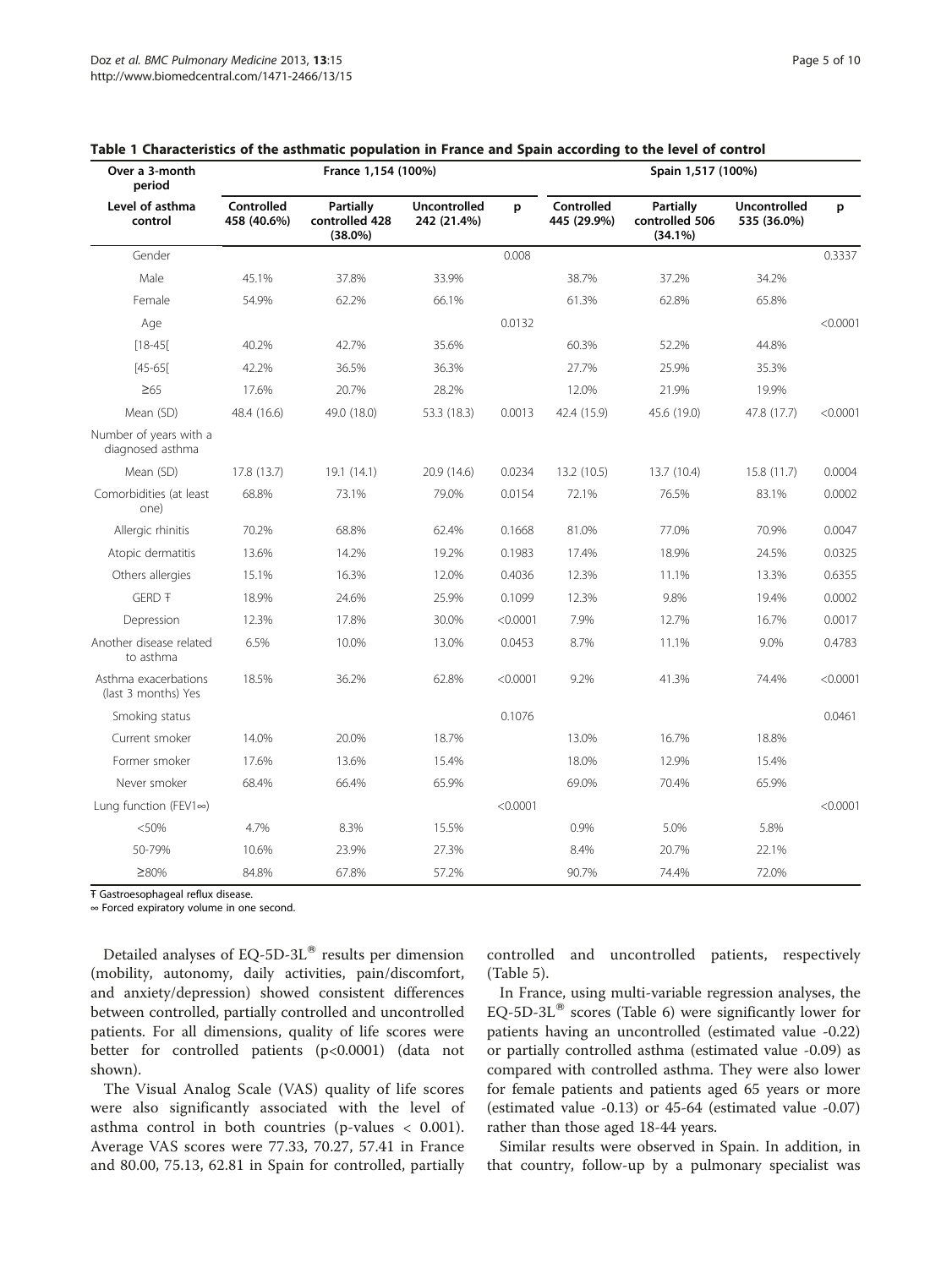| Over a 3-month period                               | France 1,154 (100.0%)     |                                                  |                                    |           | Spain 1,517 (100.0%)      |                                                  |                                    |          |
|-----------------------------------------------------|---------------------------|--------------------------------------------------|------------------------------------|-----------|---------------------------|--------------------------------------------------|------------------------------------|----------|
| Asthma control                                      | Controlled<br>458 (40.6%) | <b>Partially</b><br>controlled 428<br>$(38.0\%)$ | <b>Uncontrolled</b><br>242 (21.4%) |           | Controlled<br>445 (29.9%) | <b>Partially</b><br>controlled 506<br>$(34.1\%)$ | <b>Uncontrolled</b><br>535 (36.0%) |          |
|                                                     | %                         | %                                                | %                                  | p         | %                         | %                                                | %                                  | р        |
| At least one prescription<br>of antiasthmatic drugs | 57.9                      | 67.3                                             | 71.7                               | 0.0004    | 78.4                      | 87.7                                             | 92.9                               | < 0.0001 |
| Reliever treatment only                             | 6.9                       | 6.8                                              | 5.9                                | 0.8583    | 18.2                      | 16.2                                             | 10.8                               | 0.0032   |
| Controller or Reliever and<br>controller treatment  | 51                        | 60.5                                             | 65.8                               | 0.0003    | 60.2                      | 71.5                                             | 82.1                               | < 0.0001 |
| At least one GP Visit                               | 35.4                      | 44.5                                             | 70.0                               | < 0.0001  | 47.2                      | 64.2                                             | 81.9                               | < 0.0001 |
| At least one specialist<br>visit                    | 2.1                       | 5.1                                              | 15.7                               | < 0.0001  | 11.2                      | 13.8                                             | 22.2                               | < 0.0001 |
| At least one<br>physiotherapist visit               | 0.2                       | 0.3                                              | 3.1                                | < 0.0001  | 1.1                       | 1.2                                              | 4.3                                | 0.0005   |
| At least one nurse visit                            | 0.2                       | 0.4                                              | 3.1                                | < 0.0001  | 5.8                       | 9.7                                              | 17.8                               | < 0.0001 |
| At least one emergency<br>room visit                | 0                         | 0.7                                              | 3.6                                | < .0001   | 0.7                       | 2.4                                              | 14.4                               | < 0.0001 |
| At least one<br>hospitalization                     | 0                         | $\mathbf 0$                                      | 2.1                                | <b>NA</b> | $\mathbf 0$               | 1.0                                              | 7.3                                | < 0.0001 |
| At least one ambulatory<br>exam                     | 2.1                       | 5.6                                              | 9.7                                | < 0.0001  | 27.0                      | 27.5                                             | 38.3                               | < 0.0001 |
| At least one sick leave                             | 0.5                       | 2.1                                              | 5.3                                | 0.0002    | 0.7                       | 1.6                                              | 13.9                               | < 0.0001 |

#### <span id="page-5-0"></span>Table 2 Asthma associated consumption of medical resources within the last 3 months according to the level of control

NA Not applicable.

also significantly associated with a decrease in quality of life (estimated value -0.06; p<0.0003).

Results of the multivariable analysis using the VAS score as the dependent variable were consistent with those reported above for the EQ-5D-3L $^{\circledR}$ . In addition, exacerbations were significantly associated with a lower VAS score in both countries.

#### **Discussion**

In this observational study we found that the proportion of patients with controlled asthma was significantly higher in France (41%) than in Spain (30%). In both countries, costs were higher and HRQL lower as level of asthma control decreased. The average asthma-related total health care costs over a three-month period were €85.4, €314.4 and €537.9 in France and €152.6, €241.2 and  $6556.8$  in Spain for patients with controlled, partially controlled and uncontrolled asthma, respectively. The HRQL scores  $(EQ-5D-3L^{\otimes})$  were 0.88, 0.78 and 0.63 in France ( $p<0.0001$ ) and 0.89, 0.82 and 0.69 ( $p<0.0001$ ) in Spain, for patients with controlled, partially controlled and uncontrolled asthma, respectively. According to the GINA 2009 Guidelines [\[1](#page-9-0)], the goal of asthma treatment is to achieve and maintain asthma control. The level of control is assessed based on symptoms, the use of reliever treatments, the adaptation of daily life, and

measurement of peak expiratory flow or FEV1. However, this assessment of the level of asthma control may be conducted in different ways and the level of control can also vary over time.

The GINA 2009 criteria did not specify precisely the period over which asthma control should be assessed. Instead, any of the criteria observed over a given week may affect the level of asthma control for the whole period. Recently, for the first time, GINA 2010 [[28](#page-9-0)] guidelines provided a time frame for the assessment of asthma control and recommended that asthma control must be assessed "preferably over 4 weeks". In our study, asthma control was assessed using symptoms data on a three-month period but FEV1 was measured only at the end of that period of time and this may be considered as a limitation of our study.

Previous studies estimated that approximately 40% of patients in France [[29](#page-9-0)] have uncontrolled asthma. Similar figures were observed in Spain [[30\]](#page-9-0). These estimates are higher than those in our study in France (uncontrolled asthma=21.4%) but consistent with our results in Spain (uncontrolled asthma=36%). However, the differences between our results and previous ones may be the consequence of slightly different definitions of asthma control. The reasons for the differences in asthma control between the two neighbouring countries are not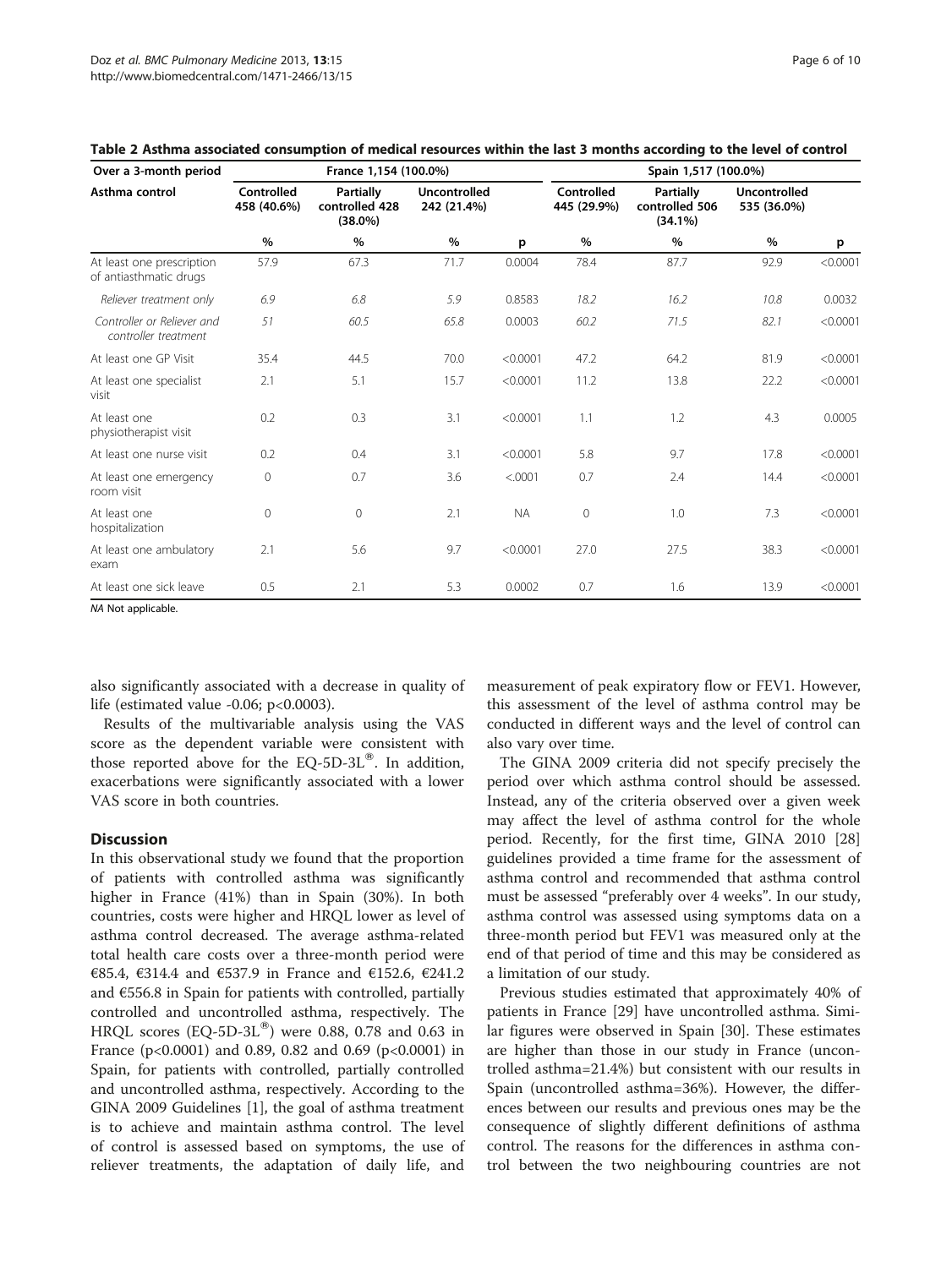|                                                                                                 |                         | Societal perspective, France         |                                  |            |                         | Societal perspective, Spain          |                                  |          |  |  |
|-------------------------------------------------------------------------------------------------|-------------------------|--------------------------------------|----------------------------------|------------|-------------------------|--------------------------------------|----------------------------------|----------|--|--|
| Asthma control                                                                                  | Controlled<br>$N = 458$ | <b>Partially</b><br>controlled N=428 | <b>Uncontrolled</b><br>$N = 242$ |            | Controlled<br>$N = 445$ | <b>Partially</b><br>controlled N=506 | <b>Uncontrolled</b><br>$N = 535$ |          |  |  |
|                                                                                                 | Mean (sd)               | Mean (sd)                            | Mean (sd)                        | $p^*$      | Mean (sd)               | Mean (sd)                            | Mean (sd)                        | $p^*$    |  |  |
| Antiasthmatic<br>drugs $(\epsilon)$                                                             | 70.0 (108.3)            | 95.7 (141.2)                         | 138.6 (231.4)                    | < 0.0001   | 87.7 (103.9)            | 121.1 (121.2)                        | 158.4 (141.3)                    | < 0.0001 |  |  |
| Reliever treatment<br>only                                                                      | 4.5(16.6)               | 8.4(25.3)                            | 16.4(49.4)                       | < 0.0001   | 3.6(13.8)               | 5.6(21.8)                            | 13.4(37.3)                       | < 0.0001 |  |  |
| Controller treatment                                                                            | 23.0(61.5)              | 32.3(68.6)                           | 50.0 (112.0)                     | 0.0011     | 24.6(60.1)              | 32.5(65.1)                           | 41.6(67.9)                       | < 0.0001 |  |  |
| Fixed association                                                                               | 42.5(78.4)              | 55.0 (97.1)                          | 72.2 (118.8)                     | 0.0005     | 59.5 (77.6)             | 83.0 (88.4)                          | 103.4 (95.9)                     | < 0.0001 |  |  |
| $GP$ Visits $(E)$                                                                               | 9.7(15.6)               | 15.8 (26.2)                          | 36.4 (50.6)                      | < 0.0001   | 35.3 (57.7)             | 71.4 (90.1)                          | 142.9 (148.8)                    | < 0.0001 |  |  |
| Specialist visits                                                                               | 0.5(3.6)                | 2.0(10.2)                            | 5.7(14.8)                        | < 0.0001   | 7.5(22.4)               | 12.2(37.5)                           | 23.0 (56.8)                      | < 0.0001 |  |  |
| Physiotherapist<br>visits $(\in)$                                                               | 0.0(0.6)                | 0.1(1.3)                             | 2.5(19.8)                        | < 0.0001   | 0.3(2.8)                | 0.2(2.2)                             | 1.0(5.5)                         | 0.0005   |  |  |
| Nurse visits $(\epsilon)$                                                                       | 0.0(0.2)                | 0.0(0.5)                             | 0.5(4.5)                         | < 0.0001   | 1.9(9.8)                | 3.2(12.2)                            | 7.7(22.5)                        | < 0.0001 |  |  |
| Emergency<br>room $(\in)$                                                                       | $0.0(-)$                | 0.9(11.5)                            | 4.0(22.1)                        | < 0.0001   | 0.9(11.3)               | 4.1 (29.2)                           | 25.3(69.2)                       | < 0.0001 |  |  |
| Hospitalization $(\epsilon)$                                                                    | $0.0(-)$                | $0.0(-)$                             | 33.6 (227.1)                     | < 0.0001   | $0.0(-)$                | 3.9(44.6)                            | 55.3 (268.5)                     | < 0.0001 |  |  |
| Ambulatory<br>exams $(\epsilon)$                                                                | 1.0(7.3)                | 2.4(10.5)                            | 4.0(13.2)                        | 0.0002     | 15.0 (32.3)             | 13.9 (29.9)                          | 20.8 (36.7)                      | 0.0001   |  |  |
| <b>TOTAL DIRECT</b><br>COST(E)                                                                  | 81.2 (113.3)            | 116.9 (155.4)                        | 225.3 (352.1)                    | < 0.0001   | 148.7 (147.3)           | 229.9 (217.3)                        | 434.4 (497.7)                    | < 0.0001 |  |  |
| Sick leaves (indirect<br>$costs)$ ( $\in$ )                                                     | 4.2(83.0)               | 197.1 (2,125.8)                      | 312.6 (2,286.2)                  | 0.0002     | 3.9(56.3)               | 11.3 (109.5)                         | 122.4 (410.7)                    | < 0.0001 |  |  |
| TOTAL COST (€)                                                                                  | 85.4 (153.5)            | 314.0 (2,160.4)                      | 537.9 (2,355.7)                  | $<$ 0.0001 | 152.6 (162.1)           | 241.2 (266.8)                        | 556.8 (762.4)                    | < 0.0001 |  |  |
| *The tests were performed to compass controlled, pertially controlled and weapptrolled patients |                         |                                      |                                  |            |                         |                                      |                                  |          |  |  |

<span id="page-6-0"></span>Table 3 Mean per-patient asthma-related total cost (euros), societal perspective, according to the level of control GINA (last 3 months)

\*The tests were performed to compare controlled, partially controlled and uncontrolled patients.

known. Possible explanations include differences in patient compliance with asthma treatments, as well as environmental and genetic factors. In addition, there may be measurement issues as physicians may vary in their assessment of GINA's criteria.

Indeed, an important study found also great variability in the prevalence of uncontrolled asthma across European countries [\[10](#page-9-0)].

In our study, the average total cost per patient over a 3-month period was higher when asthma was poorly

| Table 4 Multivariate analyses of asthma related direct costs ( $\epsilon$ ) (3-month observational period) |  |  |
|------------------------------------------------------------------------------------------------------------|--|--|
|------------------------------------------------------------------------------------------------------------|--|--|

| Country<br>Direct asthma related costs   |                                       | France                 |                 | Spain                  |                 |  |
|------------------------------------------|---------------------------------------|------------------------|-----------------|------------------------|-----------------|--|
|                                          |                                       | <b>Estimated Value</b> | CI 95%          | <b>Estimated Value</b> | CI 95%          |  |
| Level of control measured with GINA      | Partially controlled (vs. controlled) | 14.6                   | $[-15.1; 44.3]$ | 1.4                    | $[-40.1; 42.9]$ |  |
|                                          | Uncontrolled (vs. controlled)         | $110.9*$               | [74.9:146.8]    | $104.6*$               | [58.1; 151.1]   |  |
| Gender                                   | Men vs. women                         | $-19.5$                | $[-45.6; 6.6]$  | $50.9*$                | [18.2 : 83.6]   |  |
| Age                                      | 45-64 years (vs. $\geq$ 18-44years)   | $39.2*$                | [10.1; 68.3]    | $88.3*$                | [51.5; 125.1]   |  |
|                                          | $≥ 65$ years (vs. $≥ 18-44$ years)    | $51.3*$                | [17.1; 85.5]    | $79.6*$                | [35.3; 123.9]   |  |
| Presence of exacerbation                 | Yes (vs. None)                        | $74.6*$                | [46.5:102.6]    | 159.8*                 | [122.4; 197.2]  |  |
| Patient with at least one co-morbidity** | Yes (vs. None)                        | 26.8                   | $[-2.3; 55.9]$  | 11.8                   | $[-26.3; 49.8]$ |  |
| Controller treatment                     | Yes (vs. None)                        | $254.3*$               | [226.9; 281.6]  | $221.6*$               | [184.4:258.7]   |  |
| Patient followed by a lung specialist    | Yes (vs. None)                        | $59.7*$                | [33.7; 85.6]    | $218.7*$               | [181.0; 255.3]  |  |

 $*$  p<0.05.

\*\* In France, the most frequent co-morbidity was depression and in Spain it was gastroesophageal reflux.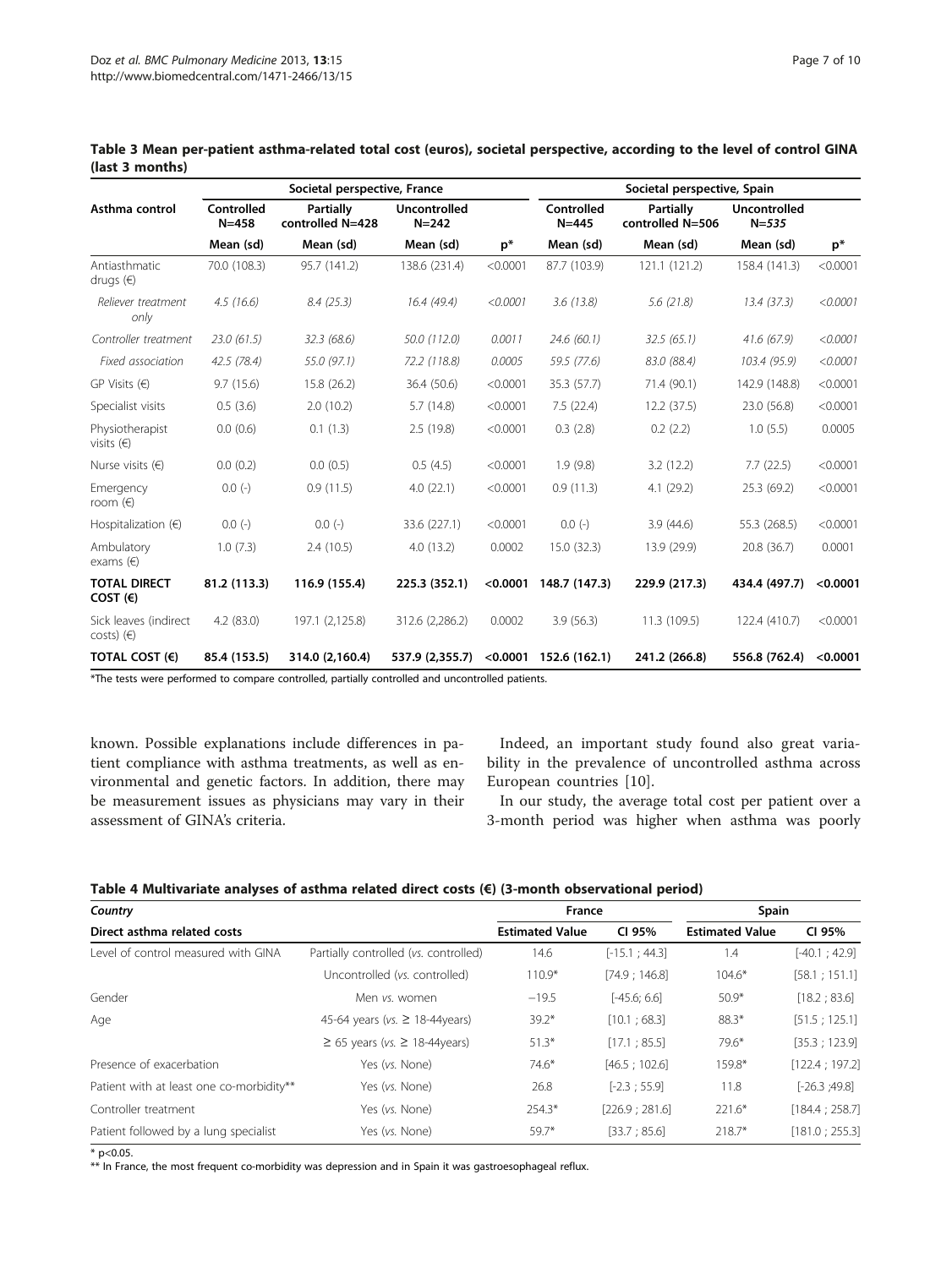|                   |        |             | Quality of life according to GINA (last 3 months) |                             |                     |          |  |
|-------------------|--------|-------------|---------------------------------------------------|-----------------------------|---------------------|----------|--|
|                   |        |             | Controlled                                        | <b>Partially controlled</b> | <b>Uncontrolled</b> | p        |  |
| $EQ-5D-3L®$ score | France | N           | 344                                               | 307                         | 182                 |          |  |
|                   |        | Mean (SD)   | 0.88(0.18)                                        | 0.78(0.23)                  | 0.63(0.28)          | < 0.0001 |  |
|                   | Spain  | $\mathbb N$ | 436                                               | 498                         | 529                 |          |  |
|                   |        | Mean (SD)   | 0.89(0.16)                                        | 0.82(0.20)                  | 0.69(0.24)          | < 0.0001 |  |
| VAS               | France | N           | 332                                               | 297                         | 171                 |          |  |
|                   |        | Mean (SD)   | 77.33 (15.02)                                     | 70.27 (16.74)               | 57.41 (18.30)       | < 0.0001 |  |
|                   | Spain  | $\mathbb N$ | 435                                               | 496                         | 528                 |          |  |
|                   |        | Mean (SD)   | 80.00 (14.13)                                     | 75.13 (16.17)               | 62.81 (18.11)       | < 0.0001 |  |
|                   |        |             |                                                   |                             |                     |          |  |

# <span id="page-7-0"></span>Table 5 EQ-5D-3L $^{\circ\circ}$  scores per level of control

controlled. Hospitalizations for asthma and emergency room visits associated costs were higher in patients with uncontrolled asthma and they represent a higher percentage of the total direct costs (16.7% and 18.6% of the total direct cost in France and Spain respectively versus 0% and 0.6% in patients with controlled asthma). This result is in line with previous European results [[14,16,21](#page-9-0)].

However, antiasthmatic drugs were the main driver of direct costs in both countries. In addition, the use of controller treatment was associated with the highest direct asthma-related costs regardless of the level of control

| Table 6 Multivariate analyses of EQ-5D-3L® utility score (3-month observational period) |  |  |  |  |  |
|-----------------------------------------------------------------------------------------|--|--|--|--|--|
|-----------------------------------------------------------------------------------------|--|--|--|--|--|

| Country                                    |                                          | France                    | Spain                |                           |                      |
|--------------------------------------------|------------------------------------------|---------------------------|----------------------|---------------------------|----------------------|
| EQ-5D-3L® 3L utility score                 |                                          | <b>Estimated</b><br>Value | CI 95%               | <b>Estimated</b><br>Value | CI 95%               |
| Level of control measured with GINA        | Partially controlled (vs.<br>controlled) | $-0.093*$                 | $[-0.128; -0.058]$   | $-0.042*$                 | $[-0.068; -0.017]$   |
|                                            | Uncontrolled (vs. controlled)            | $-0.220*$                 | $[-0.263; -0.177]$   | $-0.158*$                 | $[-0.186; -0.129]$   |
| Gender                                     | Men vs. women                            | $0.056*$                  | [0.019:0.081]        | $0.052*$                  | [0.032:0.072]        |
| Age                                        | 45-64 years (vs. ≥ 18-44years)           | $-0.071*$                 | $[-0.105; -0.036]$   | $-0.101*$                 | $[-0.123; -0.078]$   |
|                                            | $≥ 65$ years (vs. $≥ 18-44$ years)       | $-0.131*$                 | $[-0.171; -0.091]$   | $-0.175*$                 | $[-0.202; -0.148]$   |
| Presence of exacerbation                   | Yes (vs. None)                           | $-0.011$                  | $[-0.044:0.024]$     | $-0.005$                  | $[-0.028:0.017]$     |
| Patient with at least one co-<br>morbidity | Yes (vs. None)                           | $-0.019$                  | $[-0.053:0.014]$     | $-0.028*$                 | $[-0.051; -0.004]$   |
| Controller treatment                       | Yes (vs. None)                           | $-0.025$                  | $[-0.056:0.006]$     | 0.009                     | $[-0.012; 0.032]$    |
| Patient followed by a lung specialist      | Yes (vs. None)                           | $-0.016$                  | $[-0.046:0.015]$     | $-0.037*$                 | $[-0.059; -0.014]$   |
| <b>VAS Score</b>                           |                                          | <b>Estimated</b><br>Value | CI 95%               | <b>Estimated</b><br>Value | CI 95%               |
| Level of control measured with GINA        | Partially controlled<br>(vs. controlled) | $-5.777*$                 | $[-8.331; -3.223]$   | $-2.762*$                 | $[-4.850; -0.675]$   |
|                                            | Uncontrolled (vs. controlled)            | $-16.758*$                | $[-19.959; -13.556]$ | $-13.255*$                | $[-15.609; -10.901]$ |
| Gender                                     | Men vs. women                            | 3.456*                    | [1.198:5.714]        | $2.232*$                  | [0.577; 3.887]       |
| Age                                        | 45-64 years(vs. $\geq$ 18-44years)       | $-5.966*$                 | $[-8.480; -3.453]$   | $-8.492*$                 | $[-10.359; -6.625]$  |
|                                            | $≥ 65$ years (vs. $≥ 18-44$ years)       | $-11.179*$                | $[-14.140; -8.218]$  | $-12.258*$                | $[-14.507; -10.008]$ |
| Presence of exacerbation                   | Yes (vs. None)                           | $-2.542*$                 | $[-5.077; -0.007]$   | $-2.967*$                 | $[-4.872; -1.063]$   |
| Patient with at least one co-<br>morbidity | Yes (vs. None)                           | $-3.283*$                 | $[-5.735; -0.831]$   | 0.092                     | $[-1.842:2.027]$     |
| Controller treatment                       | Yes (vs. None)                           | $-0.749$                  | $[-3.037; 1.539]$    | 1.788                     | $[-0.064; 3.642]$    |
| Patient followed by a lung specialist      | Yes (vs. None)                           | $-1.721$                  | $[-3.955; 0.513]$    | $-3.085*$                 | $[-4.981; -1.188]$   |

 $*$  p<0.05.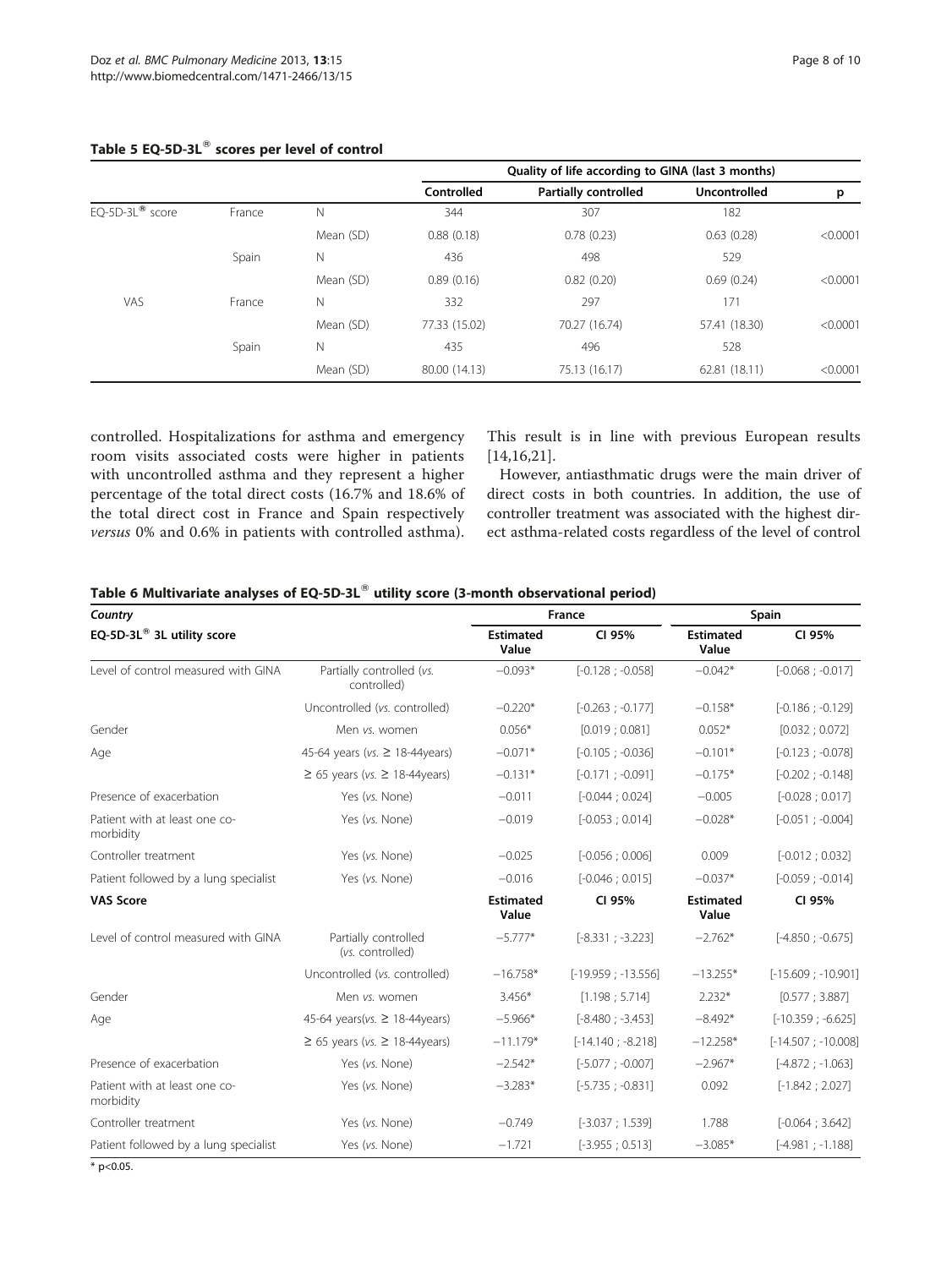and after adjustment for several potentially confounding factors (except in the subgroup of Spanish patients with uncontrolled asthma).

The EUCOAST study presents several limits. First, both the sampling frame and the sampling method used did not ensure the representativeness of the investigators even if their main characteristics were comparable to those of all French and Spanish GPs.

Secondly, as investigators had to recruit several patients (until 5 in Spain) there was a potential within-unit correlation in the data which was not taken into account in the statistical analysis.

Thirdly, due to a possible short term memory bias GPs and patients may have under-reported healthcare consumptions. Therefore, costs may be lower than those found in studies based on claims databases or systematic healthcare data. However, it is difficult to know whether, or to what extent, this might have biased our estimates of the effects associated with level of asthma control. Indeed, the existence of such bias would depend on whether under-reporting of costs was differential according to level of asthma control.

Costs of medications were based on prescription data. As some patients may not have been compliant, our estimates may be over-estimates of the true medicationrelated costs.

The response rate for the EQ-5D-3L $^{\circ}$  was lower in France as compare to Spain (73% vs. 97%). This was likely the consequence of differences in the HRQL data collection method in the two countries. In France, patients were asked to send back their questionnaires to the study center whereas in Spain most patients completed the questionnaire in the physician's office. However, we did not find significant differences between responders and non-responders in their level of asthma control or overall costs.

# Conclusion

Asthma control was significantly associated with costs and health-related quality of life in both France and Spain. Despite differences in health care systems and after adjustment for several potentially confounding factors, in both countries, costs were higher and HRQL lower as level of asthma control decreased.

These results suggest that implementation of measures to improve asthma control may improve patients' quality of life and reduce related costs for National Health Systems and for the society.

#### Endnotes

<sup>a</sup>In France: public prices inclusive of tax were used to get the unit cost of drugs; the rates for all medical and paramedical procedures were established from national conventions and from the Common Classification of

Medical Procedures for the year remove one as it is written twice 2010.

<sup>b</sup>In Spain, the database used for drug costing was that of the Consejo General de Colegios Oficiales de Farmacéuticos ([http://www.portalfarma.com\)](http://www.portalfarma.com). For other resources, costing was carried out using a national Spanish base (Spanish Health costs database eSalud).

#### Abbreviations

AEMPS: Spanish Agency of Medicines and Medical Devices, CCTIRS, Consultative Committee for the data processing in health research; CEIC: Clinical research Ethics Committee; CI: Confidence interval; CNIL: National commission for the personal data protection COPD, chronic obstructive pulmonary disease, CSD, Cegedim Strategic Data; ECRHS-II: European Community Respiratory Health Survey-II; ESPS: Enquête Santé Protection Sociale; EUCOAST: EUropean COst of ASthma Treatment; FEV1: Force expiratory volume in one second; GERD: Gastroesophageal reflux disease; GINA: Global initiative for asthma; GPs: General practitioners; HRQL: Health related quality of life; QoL: Quality of life; SD: Standard deviation; SRAP: Sociedad de Respiratorio de Atención Primaria; VAS: Visual analog scale.

#### Competing interests

Doz M, Robert J and Detournay B are consultants for CEMKA-EVAL, a company providing consultancy services for most pharmaceutical companies and public institutions involved in health care in France. Chouaid C has received consulting fees or honoraria from Novartis, Boehringer Ingelheim, AstraZeneca and GlaxoSmithKline. Calvo E has worked as national coordinator for primary care in international clinical trials sponsored by Astra Zeneca and has been principal or secondary investigator in national studies conducted by Astra Zeneca, Boehringher, MSD, GlaxoSmithKline and Abbott. He has also written papers or given courses and conferences sponsored by Boehringher, Pfizer, AstraZeneca, GlaxoSmithKline, Chiesi, Merck and Almirall. He has participated in advisory committees for GlaxoSmithKline, Nycomed and Novartis. Com-Ruelle L received consulting fees or honoraria from GlaxoSmithKline as an expert of the study scientific committee. Brosa M is consultant for Oblikue, a company providing consultancy services for most pharmaceutical companies and public institutions involved in health care in Spain. Decuypère L and Pribil C are employed at GlaxoSmithKline France. Huerta A is employed at GlaxoSmithKline Spain.

#### Authors' contribution

DM coordinated the data collection and wrote the manuscript. CC, CRL, CE, BM and DL participated in the interpretation of data, were involved in drafting the manuscript and revised it critically for important intellectual content. RJ performed all statistical analysis. PC and HA participated in study conception and interpretation of data and revised the manuscript. DB participated to conception and design, acquisition and interpretation of data, was involved in drafting the manuscript and revised it critically for important intellectual content. All authors have read and approved the final manuscript.

#### Acknowledgements

Financial support for this study has been provided by GlaxoSmithKline, Access to Medicines Centre of Excellence, UK.

#### Author details

<sup>1</sup>Cemka-Eval, 43 Boulevard du Maréchal Joffre, Bourg-la-Reine F-92340, France. <sup>2</sup> APHP, Hôpital Saint-Antoine, Service de Pneumologie, 184 rue du Fbg Saint-Antoine, Paris F-75571 cedex 12, France. <sup>3</sup>Institut de recherche et documentation en économie de la santé (IRDES), 10 rue Vauvenargues, Paris F-75018, France. <sup>4</sup>Centro de Salud Universitario Pozuelo Estación, Madrid Spain. <sup>5</sup>Oblikue Consulting, C/ Josep Irla i Bosh, 5-7, 1ª planta S-08034, Barcelona, Spain. <sup>6</sup>GlaxoSmithKline, 100 Route de Versailles, Marly-le-Roi cedex, France. <sup>7</sup>GlaxoSmithKline, Parque Tecnologico de Madrid, Severo ochoa 2, S-28760 Tres Cantos, Madrid, Spain.

#### Received: 21 June 2012 Accepted: 19 February 2013 Published: 22 March 2013